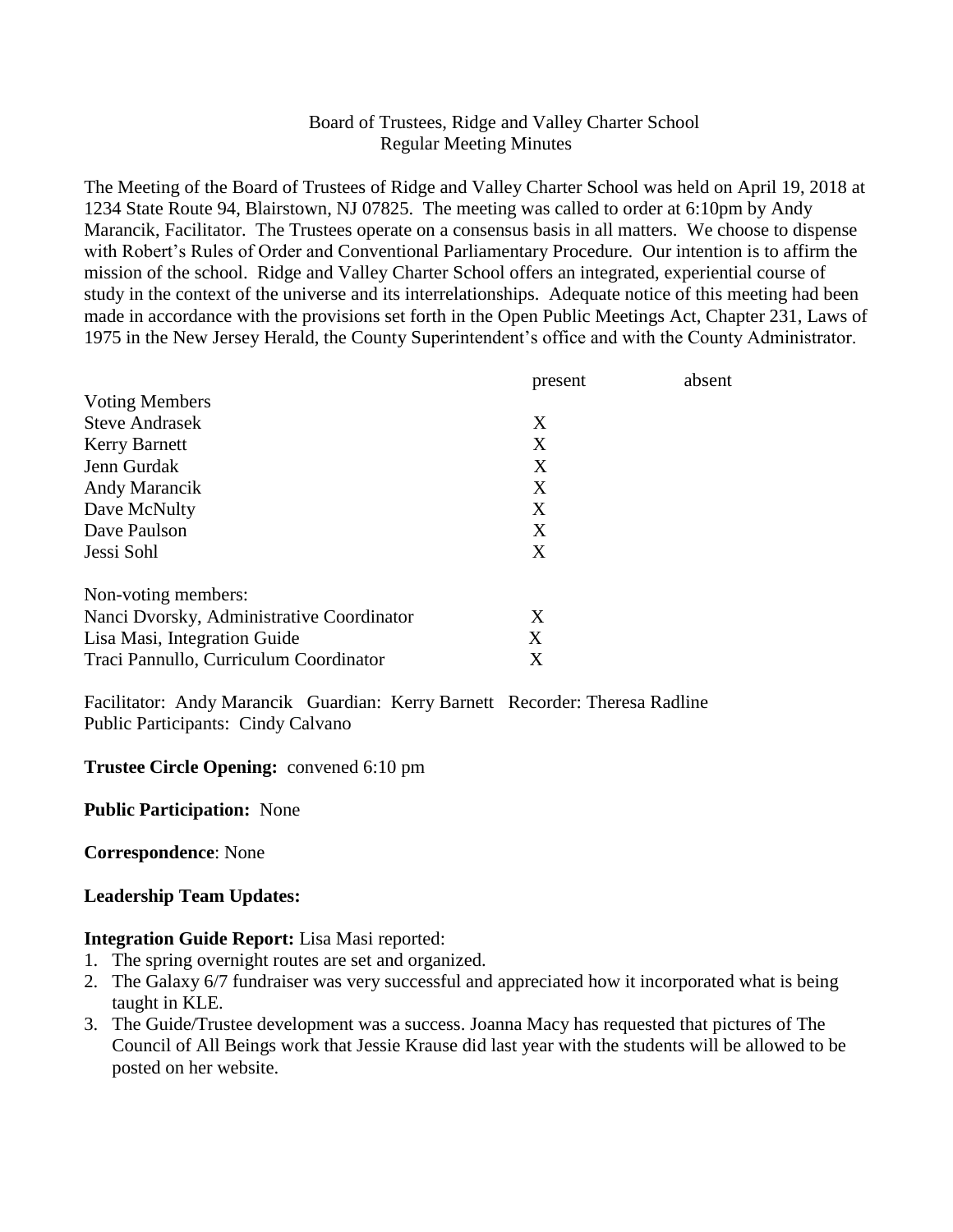# **Curriculum Coordinator Report:** Traci Pannullo reported:

- 1. An update on the Galaxy dance.
- 2. There was discussion regarding making Community Service Day a possible school day. Further discussion will be held at a guide meeting.
- 3. The school needs to make up one more snow day. Upon meeting with all guides, the Leadership team recommends that Monday, June 18 would become a half-day school day and Debrief would begin in the afternoon. Class groups will make up additional days on their own. The trustees unanimously approved this change.
- 4. One  $7<sup>th</sup>$  grade student has completed the  $8<sup>th</sup>$  grade Math Curriculum. She contacted the Technical School the student would attend upon graduating to see what courses they would accept. The student will be taking an online Geometry course with Educere. The cost is \$400 for the school year.

# **Administrative Coordinator Report:** Nanci Dvorsky reported:

- 1. The Draft 2018-2019 calendar was created. She advised that it will be updated when we receive North Warren's calendar. She noted that there will be two Professional Development days for Wilderness First Aid training on the proposed days of Jan. 24 & 25.
- 2. A lottery was held for  $4<sup>th</sup>$  grade (out of district) waiting list for the 18-19 school year.
- 3. The Foodshed Alliance will be borrowing tables for their April 29 Gala.

## **Business Coordinator Report:** Theresa Radline reported:

- Approval of the March 15, 2018 minutes, with corrections.
- **Resolution 4.19.18.a** To approve payment of bills in the amount of \$186,314.74 which includes payroll. Approved unanimously.
- **Resolution 4.19.18.b** To approve the Board Secretary and Treasurers' Reports for March 2018 and to certify that no major account or fund has been over expended and to confirm that sufficient funds are available to meet the school's financial obligations for the remainder of the year. Approved unanimously.
- **Resolution 4.19.18.c** To approve Steve Andrasek, Glenn Richardson, and Jessica Sohl as agents for the school on all business related matters with the ability to sign for the school on all bank accounts, transactions including checks, and all legal documents. Approved unanimously.
- **Resolution 4.19.18.e** To approve Veronica LaBrie and Heather Vivian as substitute Guides for the 2017-2018 school year. Approved unanimously.
- **Resolution 4.19.18.f** To approve Theresa Radline as point on business related matters for the school with the ability to sign for the school on insurance, Department of Education documents, and purchase orders, with review by the Leadership Team. Approved unanimously.
- **Resolution 4.19.18.g** To approve the Draft 2018-2019 calendar. Approved unanimously.
- **Resolution 4.19.18.h** To approve budget transfers from March 1, 2018 to March 31, 2018. Approved unanimously.
- **Resolution 4.19.18.i** To approve the 2018-2019 RVCS budget for submission to the State: General Fund \$2,154,943, Special Revenue Fund \$42,653, Total Budget: \$2,197,596. This budget includes a maximum of \$1,000 to be reimbursed for Board of Trustee/employee travel expenses. The Board of Trustees of Ridge and Valley Charter School approves a total budget for the 2018-2019 school year for a total of \$2,197,596.
- **Resolution 4.19.18.j** To approve continuing with the Alliance for Competitive Energy Services (ACES) to purchase electric generation services.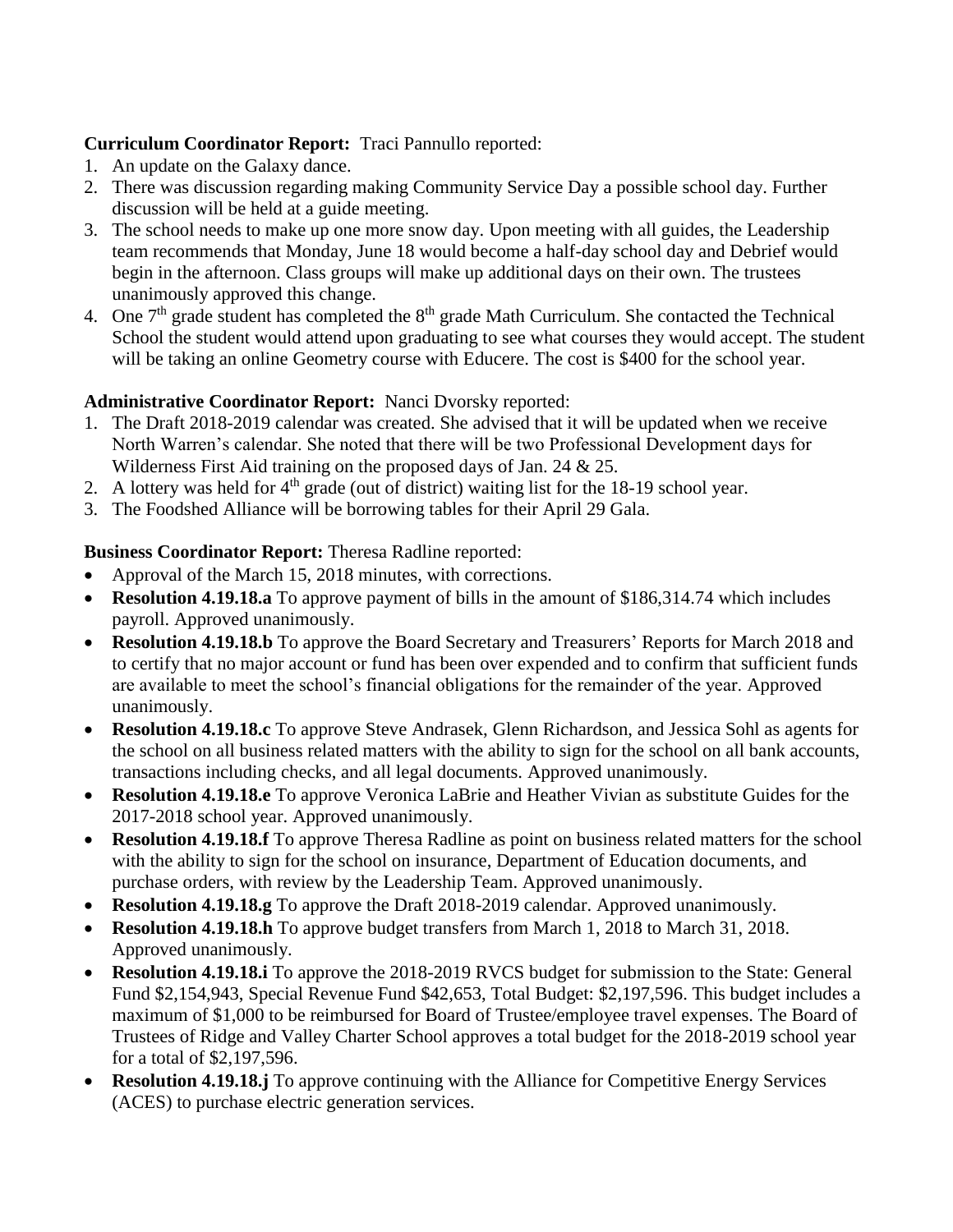Theresa also reported:

- 1. The new signature stamp is being utilized and the payroll checks have been updated as well.
- 2. The Galaxy 6/7 fundraiser raised almost \$1,000 before expenses. Over \$600 was deposited for use on their expedition to Cape May for the horseshoe crab count with the Littoral Society. The team is waiting for the final payments.

Theresa shared that she will be attending a mandated School Safety Training in June as well as followed up on drills with guides. She also gave an update on PARCC and NJSLA-S.

## **Committee Reports:**

Parent: Jessi Sohl reported that Melissa Dietz posted on the RVCS Chat email list about guide appreciation luncheon, graduation, earth Olympics, the fundraiser as well as the ice cream social.

**Technology:** Theresa Radline reported that we replaced the firewall and all laptops are updated with McAfee Anti-virus software. She also reported that we are working on PARCC tech issues prior to testing.

**Facilities:** Nanci Dvorsky followed up on meeting with Rutgers and is waiting to hear back from them. Tim Besbris was able to move gravel back during Community Service Day that had been plowed during the winter. She also reported that Ridge and Valley Learning Circles will be applying for a grant from the Young Men's Philanthropic League to upgrade the decks over the summer.

**Finance**: Steve Andrasek reported that the budget was approved for the 2018-2019 school year. He gave an update on the refinancing.

Nanci discussed the process for transfers of donations from RVLC to the school. Dave McNulty shared that RVLC will have a new treasurer that will handle the process.

**Communication** Dave McNulty discussed with community members regarding more timely updates on the school website. Anna Andrasek sent information regarding the upcoming open house on April 25<sup>th</sup> that can be shared on the RVCS News list and posted on the website. The 1<sup>st</sup> Thursday in May is an evening info session for prospective families. Kerry Barnett sent save the date cards for graduation for former graduates and trustees.

## **Other Business:**

- 1. CRG Proposal was revisited. Discussion will continue after the program has been implemented for a year.
- 2. Circle Training—Peer Spirit stated we should apply for a grant to have a trainer come to Ridge and Valley. This could happen during Refresh or in October.
- 3. LT Professional Development was discussed with possibility of workshops to attend.
- 4. The Trustee Retreat was postponed. Will be revisited for the Fall/Winter.
- 5. Summer Programs—Receiving some enrollments and payments. Skate Camp was submitted as a proposal. The Trustees need more clarification on whether two guides will be running it.
- 6. End of Year update-Passage Presentations/Graduation brochure/End of Year Party
- 7. RVLC June Fundraiser-Camp Mason- June 10 from 12pm-6pm-Earth Olympics events and other workshops will be held.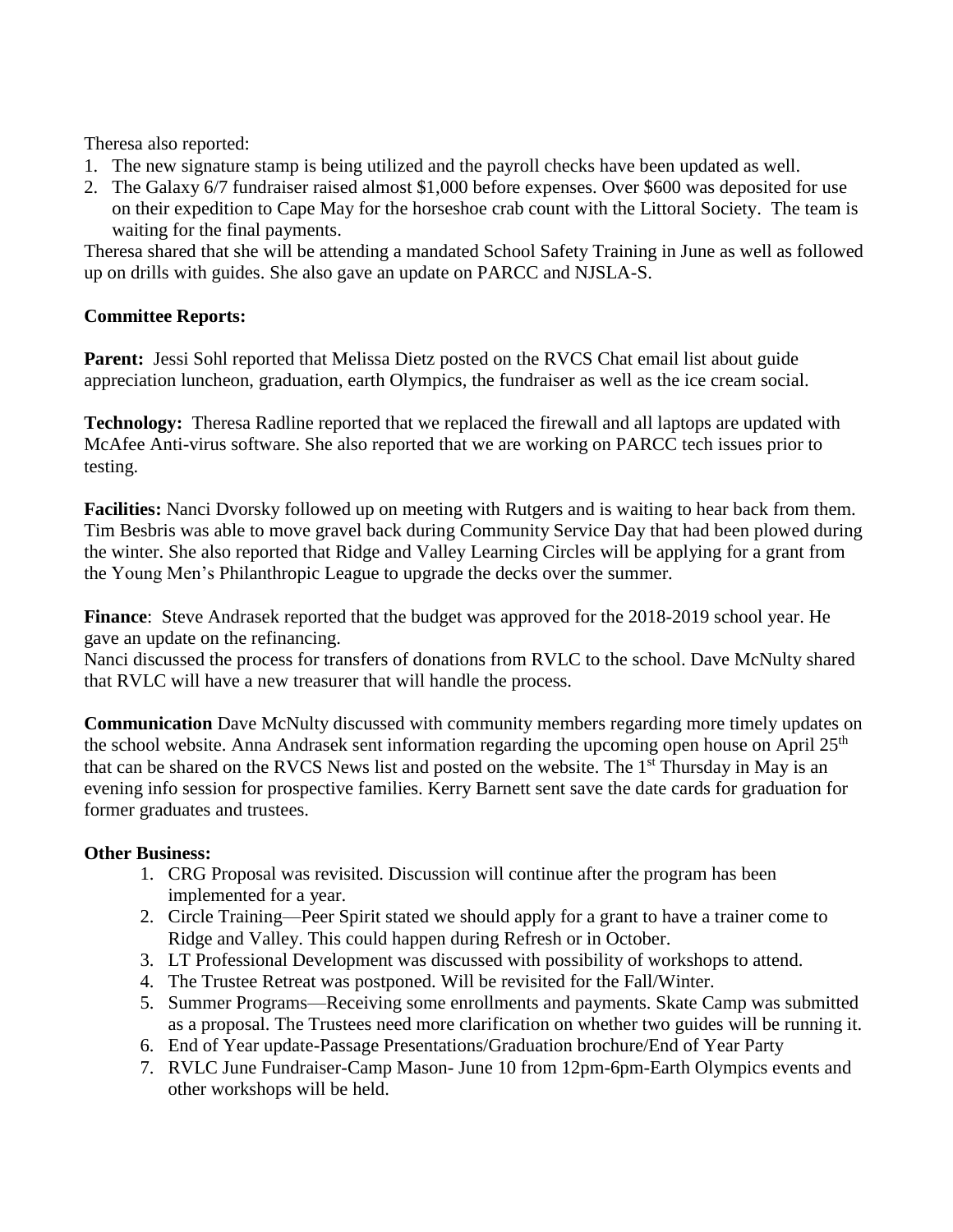Executive Session to Discuss Personnel 8:55pm. Return to Public Session 9:15pm

# RESOLUTION: 4.19.18.d

Resolved by the Board of Trustees, Ridge and Valley Charter School: To offer contracts to the following Guides for the 2018-2019 school year:

| Ieva Alverson          | <b>Special Education Guide</b>                   | \$66,514 |
|------------------------|--------------------------------------------------|----------|
| Krissy Caggiano        | <b>Classroom Guide</b>                           | \$59,516 |
| Nancy Christian        | <b>Special Education Guide</b>                   | \$39,784 |
|                        | <b>I&amp;RS</b> Team Member                      | \$531    |
| Daniel Egan            | <b>Classroom Guide</b>                           | \$39,991 |
|                        | I&RS Team Member                                 | \$531    |
| <b>Kasey Errico</b>    | <b>Classroom Guide</b>                           | \$46,717 |
|                        | <b>Expedition Facilitator Stipend</b>            | \$1,545  |
|                        | <b>I&amp;RS</b> Team Member                      | \$531    |
| Amy Ferrara            | FML Substitute Guide Pro-rated                   | \$37,500 |
| Michael Florio         | <b>Classroom Guide</b>                           | \$49,679 |
| Rebecca Garceau        | Classroom Guide (Pro-rated for FML)              | \$42,427 |
| Alyssa Garner          | <b>Classroom Guide</b>                           | \$40,208 |
| <b>Mark Garner</b>     | <b>Classroom Guide</b>                           | \$39,784 |
|                        | Land Care Facilitator Stipend                    | \$1,030  |
| Jessica Krause         | <b>Classroom</b> Guide                           | \$39,784 |
| <b>Tyler Thurgood</b>  | <b>Classroom Guide</b>                           | \$37,500 |
| Kristine Tucker        | <b>Special Education Guide</b>                   | \$70,113 |
| Donna Usinowicz        | <b>School Nurse/Health Coordinator</b>           | \$48,662 |
|                        | <b>I&amp;RS</b> Coordinator                      | \$1,624  |
| <b>Margaret Vetter</b> | <b>Special Education Guide</b>                   | \$61,499 |
|                        | <b>I&amp;RS</b> Team Member                      | \$531    |
| <b>Bradley White</b>   | <b>Classroom Guide</b>                           | \$44,250 |
| Tonya Wikander         | <b>Classroom Guide</b>                           | \$47,790 |
| <b>Sundae Younkers</b> | <b>Classroom Guide</b>                           | \$48,119 |
| <b>Maxine Mencl</b>    | <b>Support Guide</b>                             | \$27,053 |
| <b>Jen Ross</b>        | <b>Administrative Support Guide</b>              | \$37,132 |
| <b>Susan Corcoran</b>  | 12 Month Child Study Team Coordinator            | \$67,500 |
| Nanci Dvorsky          | 12 Month Administrative Coordinator<br>\$71,064  |          |
|                        | and Leadership Team Member                       |          |
|                        | (Pro-rated for 2018-2019)                        |          |
| Lisa Masi              | 12 Month Integration Coordinator                 | \$70,000 |
|                        | and Leadership Team Member                       |          |
| Traci Pannullo         | 12 Month Curriculum Coordinator                  | \$76,245 |
|                        | And Leadership Team Member                       |          |
| <b>Theresa Radline</b> | <b>12 Month Business Coordinator</b><br>\$51,500 |          |